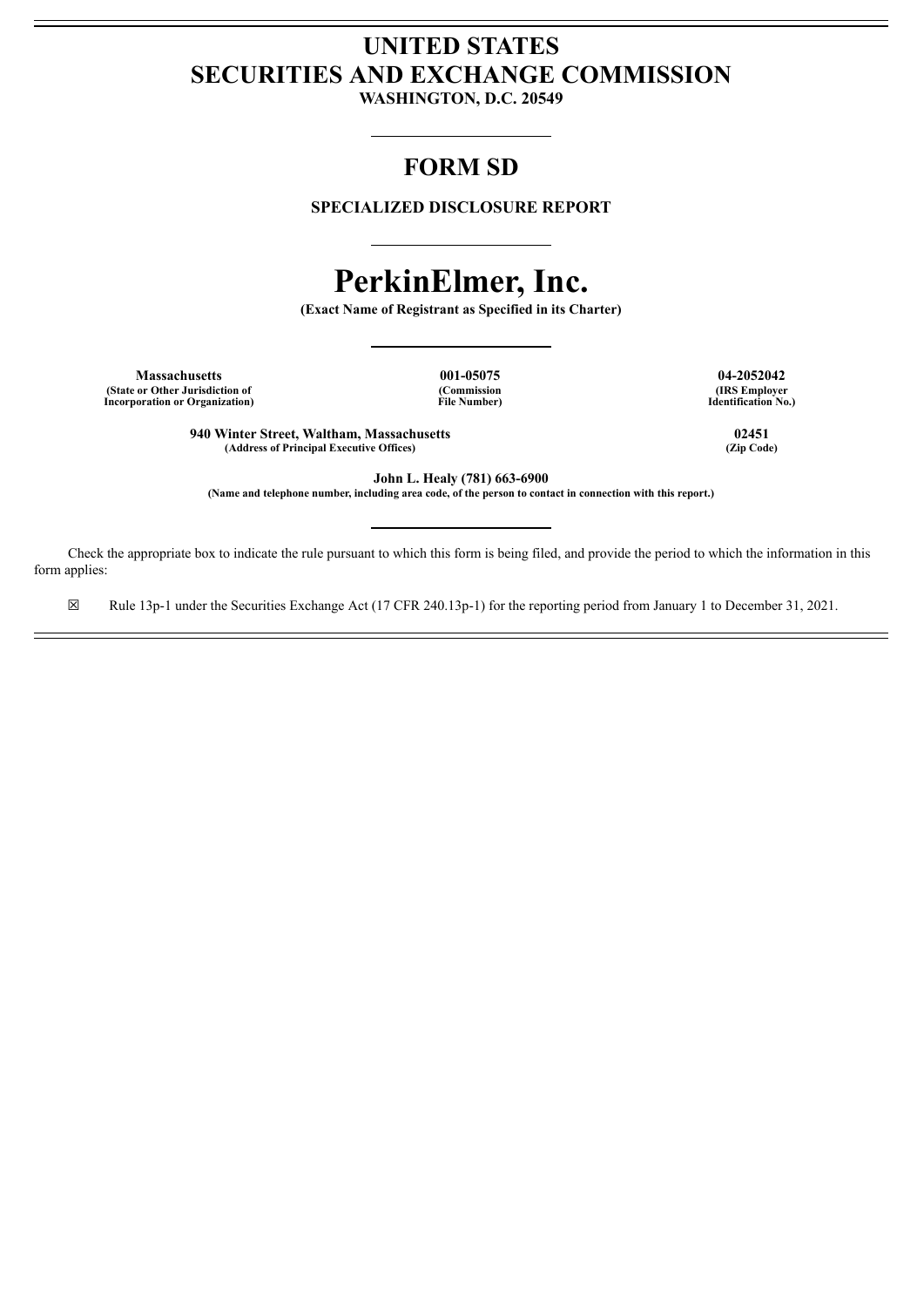#### **Section 1 – Conflict Minerals Disclosure**

### *Item 1.01 – Conflict Minerals Disclosure and Report*

The Conflict Minerals Report for the calendar year ended December 31, 2021, filed herewith as Exhibit 1.01, is available at www.perkinelmer.com under "Corporate / Company / Corporate-Social-Responsibility / Governance".

### *Item 1.02 – Exhibit*

Exhibit 1.01 – Conflict Minerals Report of PerkinElmer, Inc. for the calendar year ended December 31, 2021.

# **Section 2 – Exhibits**

## *Item 2.01 – Exhibits*

Exhibit 1.01 – Conflict Minerals Report of PerkinElmer, Inc. for the calendar year ended December 31, 2021.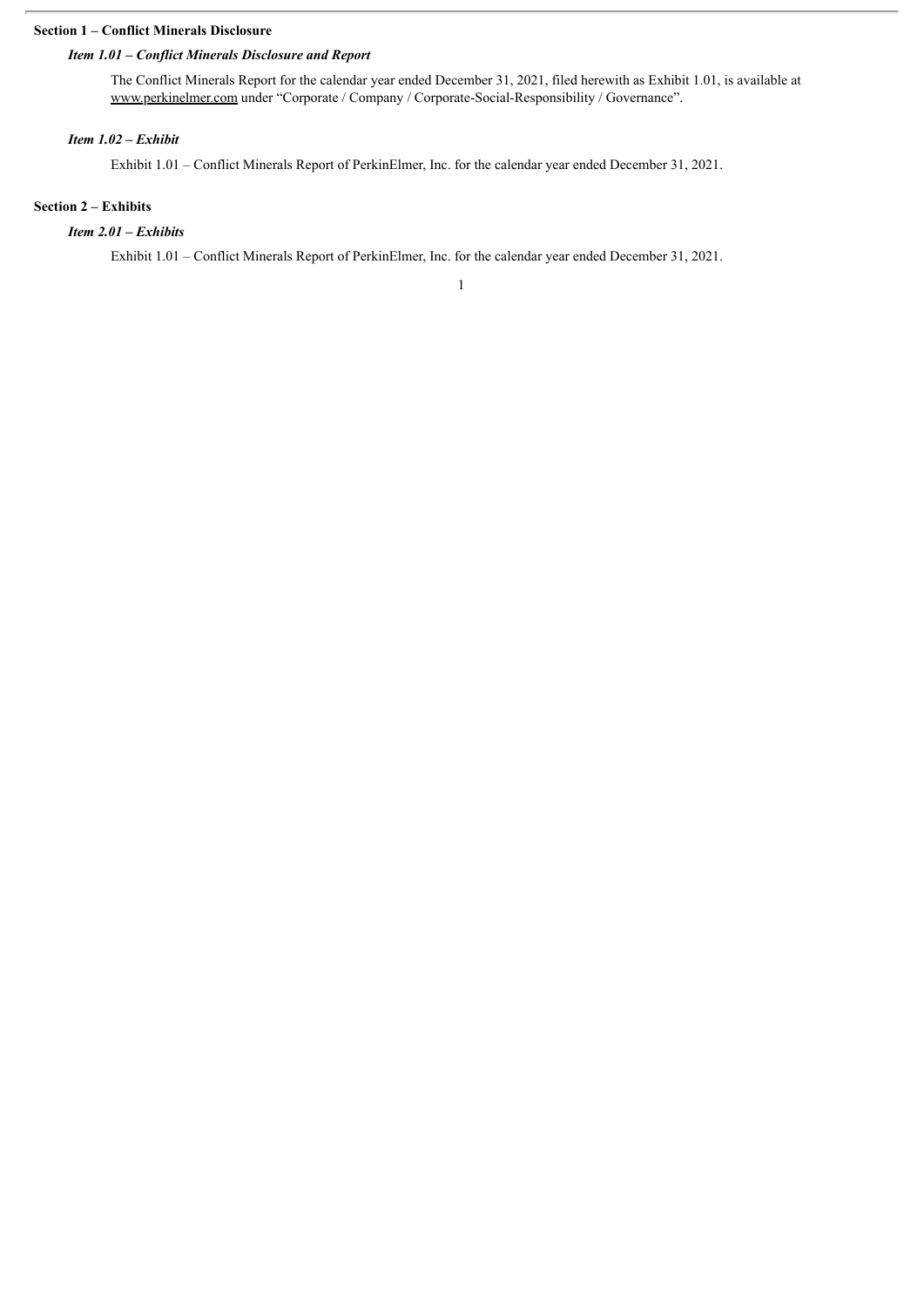SIGNATURE

Pursuant to the requirements of the Securities Exchange Act of 1934, the Registrant has duly caused this report to be signed on its behalf by the duly authorized undersigned.

PERKINELMER, INC.

Date: May 31, 2022 By: /s/ Joel S. Goldberg

Joel S. Goldberg Senior Vice President, Administration, General Counsel and Secretary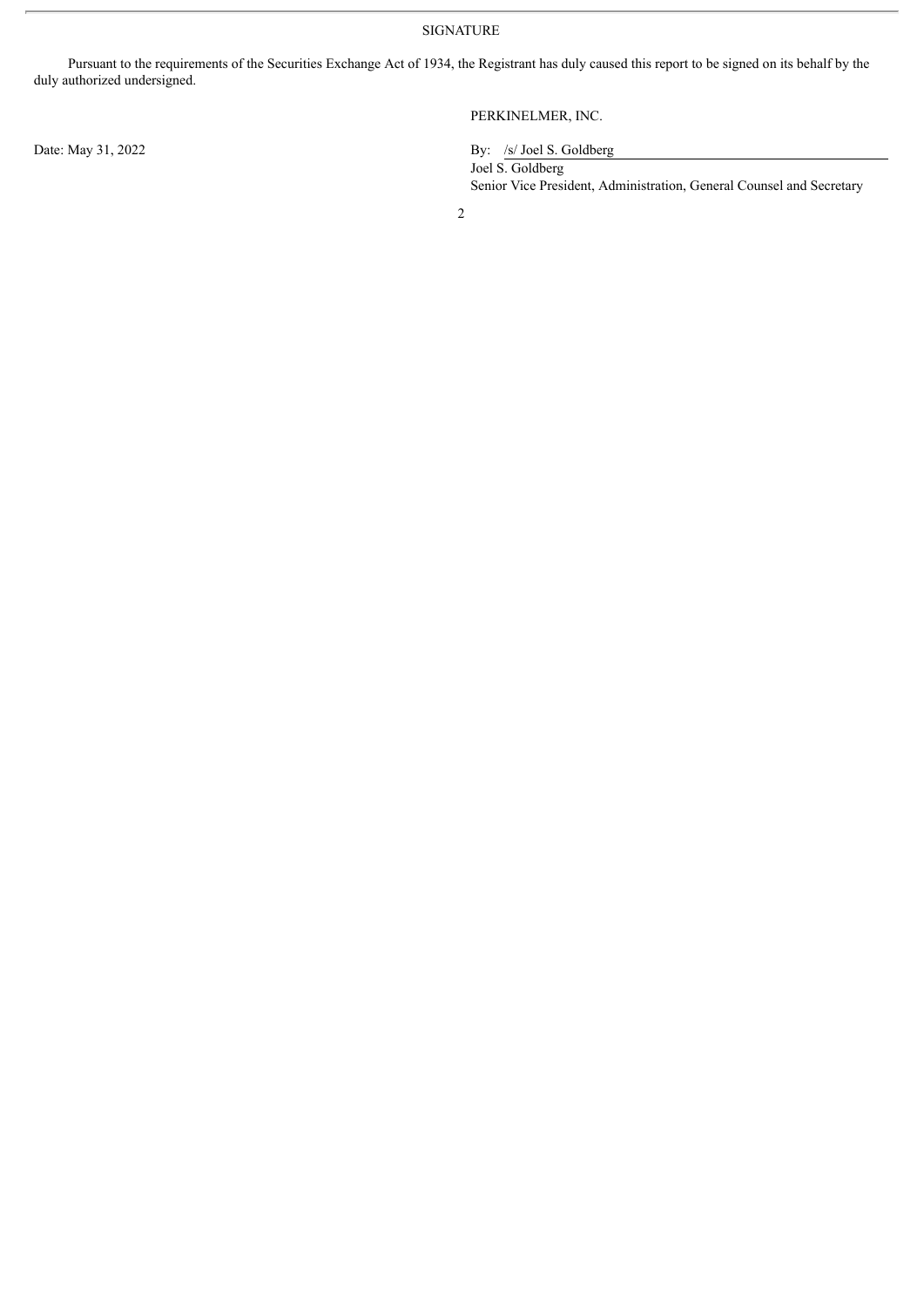#### **PerkinElmer, Inc. Conflict Minerals Report For the Year Ended December 31, 2021**

#### **Overview**

PerkinElmer, Inc. ("PerkinElmer" or the "Company") is filing this Conflict Minerals Report ("Report") pursuant to Rule 13p-1 and Form SD under the Securities Exchange Act of 1934 (the "Rule"), for the reporting period January 1, 2021 through December 31, 2021. The Rule requires companies that report under the Exchange Act to provide disclosures about conflict minerals that are necessary to the functionality or production of products that they manufacture or contract to be manufactured. When those conflict minerals originate (or may have originated) in the Democratic Republic of the Congo or certain adjoining countries (the "Covered Countries") and did not originate (or may not have originated) from recycled or scrap sources, the Company must file a Conflict Minerals Report. "Conflict Minerals" are defined as cassiterite, columbite-tantalite (coltan), gold, wolframite, certain of their derivatives and other minerals, including tungsten, tin and tantalum.

PerkinElmer is a leading provider of products, services and solutions for the diagnostics, life sciences and applied markets. Through our advanced technologies and differentiated solutions, we address critical issues that help to improve lives and the world around us. The Company was founded in 1947 and is headquartered in Waltham, Massachusetts. The Company reported revenues of approximately \$5.0 billion in 2021, serves customers in more than 190 countries, and employs more than 16,000 employees. PerkinElmer's common stock is listed on the New York Stock Exchange under the symbol "PKI" and we are a component of the S&P 500 Index.

We report our business in two segments: Discovery & Analytical Solutions and Diagnostics.

- *Discovery & Analytical Solutions*. Our comprehensive portfolio of technologies helps life sciences researchers better understand diseases and develop treatments. In addition, we enable scientists to detect, monitor and manage contaminants and toxic chemicals that impact our environment and food supply. Our Discovery & Analytical Solutions segment serves the life sciences and applied markets.
- *Diagnostics*. We offer instruments, reagents, assay platforms, and software to hospitals, medical labs, clinicians, and medical research professionals to help improve the health of families. Our Diagnostics segment is especially focused on reproductive health, immunodiagnostics, emerging market diagnostics and applied genomics. We provide early detection for genetic disorders from pregnancy to early childhood, and infectious disease testing for the diagnostics market. Our screening products are designed to provide early and accurate insights into the health of expectant mothers during pregnancy and into the health of their babies. Diagnostic labs use our instruments, reagents and software for testing and screening genetic abnormalities and certain disorders and diseases, including Down syndrome, hypothyroidism, muscular dystrophy, infertility and various metabolic conditions. We also develop technologies that enable and support genomic workflows using PCR and next-generation DNA sequencing for application in oncology, immunodiagnostics and drug discovery.

#### **Reasonable Country of Origin Inquiry**

The Company conducted a reasonable country of origin inquiry ("RCOI") designed to determine whether any of the necessary Conflict Minerals in its products originated in the Covered Countries and whether any of the Conflict Minerals are from recycled or scrap sources. As part of this RCOI, PerkinElmer requested completed Conflict Minerals Reporting Template forms from suppliers of components that are regarded as most likely to contain Conflict Minerals and are currently used in the Company's products. As of the date of this Report, the Company had received survey responses from a substantial majority of the suppliers for that representative sample of components. The Company received a wide range of responses from those suppliers, which ranged from "no conflict mineral content" to statements advising that the supplier was not able to determine the origins of the applicable Conflict Minerals. Our suppliers have been advised by some smelters that provided information to them that they have little or no visibility into the origin of the raw metal utilized in the smelting process. The Company has been able to improve its ability to identify "default" components used by contract manufacturers, eliminating the optional approved components that the suppliers are not using. The Company estimates, after eliminating both "default" components and other components regarded as not reasonably likely to contain Conflict Minerals, that it has roughly 42,000 part numbers that could contain Conflict Minerals. The supplier responses we received to our enquiries identified over 300 smelters as having possibly been utilized by our supply chain. We are not able to connect these smelters to our particular products, as many suppliers are not able to confirm details to the part level.

1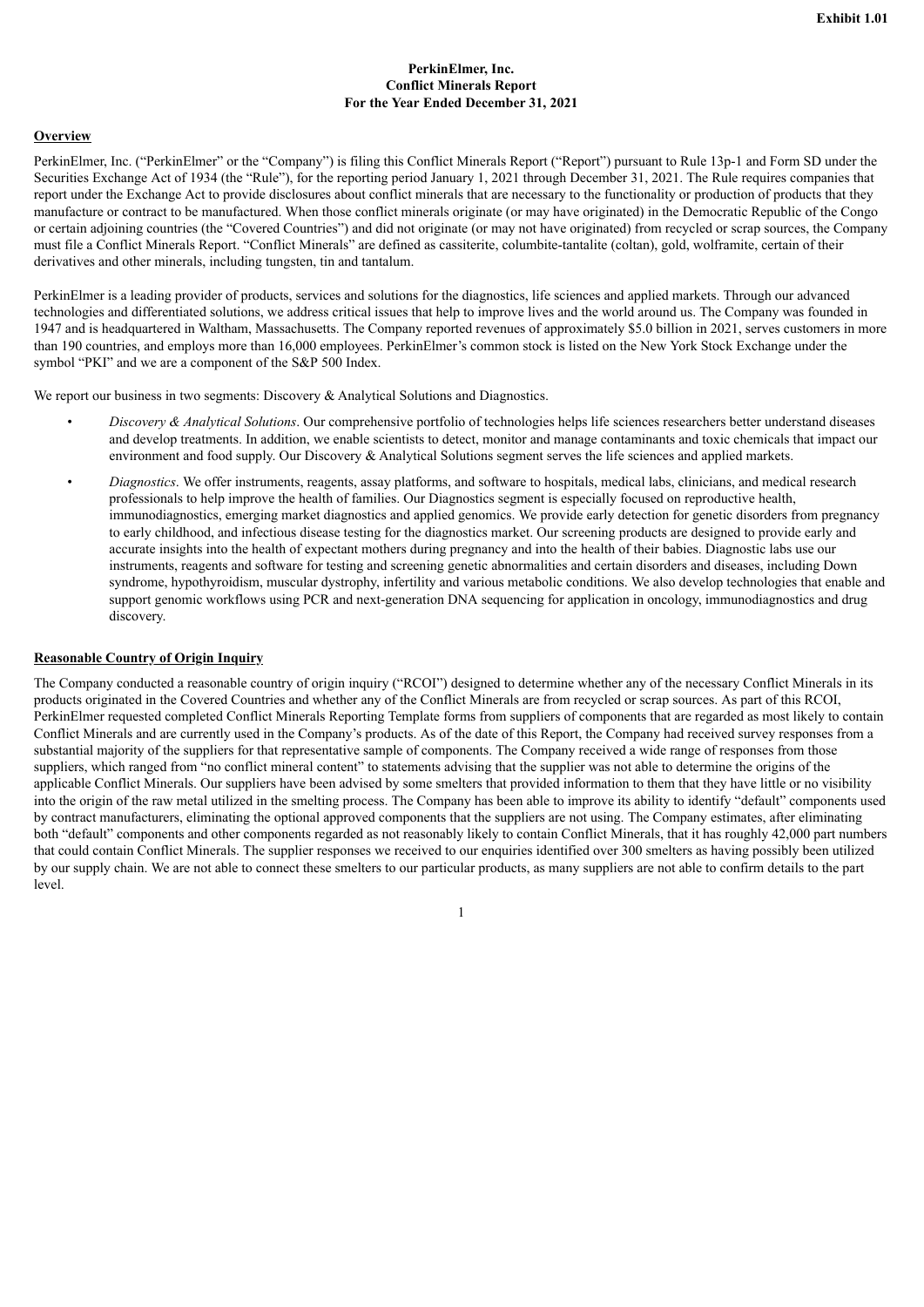Based on the Company's RCOI, the Company has reason to believe that certain products that the Company manufactures or contracts to manufacture include necessary Conflict Minerals that may have originated in a Covered Country and also has reason to believe those Conflict Minerals may not have originated from recycled or scrap sources.

This Conflict Minerals Report will also be made available on the Company's website, located at www.perkinelmer.com, along with the Company's Statement on Conflict Minerals.

#### **Products Covered and Supply Chain**

This Report relates to PerkinElmer products (i) for which Conflict Minerals are necessary to the functionality or production of that product, (ii) which were manufactured or contracted to be manufactured by the Company, and (iii) for which manufacture was completed in 2021. The Company outsources the majority of its manufacturing requirements to third parties. Due to the number and complexity of products manufactured by the Company, at a Tier 1, or "direct supplier to the Company" level, the Company has over 2,100 suppliers and as noted above purchases items that are regarded as potentially containing Conflict Minerals having over 42,000 part numbers. The Company's supply chain management, research and development, and engineering organizations, working as an internal Conflict Minerals program team, conducted a risk assessment of products manufactured for or on behalf of the Company and determined that Conflict Minerals are contained in, and are necessary for the functionality or production of, a relatively small percentage of the components used in the Company's products on an overall basis, with electrical components, such as printed circuit board assemblies, being most likely to contain Conflict Minerals. The Company's position in the supply chain for these components is significantly removed from Conflict Mineral mining operations, smelters and raw material distributors.

The Company's supply chain management organization determined that Conflict Minerals are most likely to enter the supply chain for the abovedescribed products via transactions with electrical component manufacturers or distributors, or electrical assembly contract manufacturers. The Company estimates that for purchases in 2021 approximately 42,000 parts are within scope of the due diligence activities as potentially containing Conflict Minerals and as noted the bulk of these are catalog electrical components manufactured by third party organizations to their specifications. The Company has no ability to influence or exercise control over such third parties.

#### **Due Diligence**

#### *Design of Due Diligence*

The Company exercised due diligence on the source and chain of custody of the necessary Conflict Minerals contained in its products. In this regard, the Company's supply chain management organization developed a due diligence process that is consistent with the Organisation for Economic Co-operation and Development (OECD) Due Diligence Guidance for Responsible Supply Chains from Conflict-Affected and High-Risk Areas (Third Edition, 2016).

#### *Due Diligence Measures Undertaken*

PerkinElmer's due diligence efforts for calendar year 2021 to promote compliance with the Rule included, but were not limited to, the following:

- Operated in accordance with the Company's "Statement on Conflict Minerals', which is posted on the Company's website and provided to the Company's suppliers. The Statement describes the manner in which the Company is working within the regulatory framework to determine the source and chain of custody for any products containing Conflict Minerals;
- Continued to facilitate corporate functional support of supply chain due diligence through a corporate-wide steering group for the Conflict Minerals program team which reports to senior management, including representation from supply chain management, research and development, engineering, and operations functions;
- Maintained a mechanism by which questions and concerns regarding the Company's use of Conflict Minerals and policy with regard to Conflict Minerals may be raised with the Company;
- As both a purchaser and supplier of a wide range of products, the Company continued to engage in discussions with its suppliers and their supply chain partners to enhance its due diligence efforts;
- Continued our participation in industry forums such as the Responsible Minerals Initiative, of which the Company is a member, to enhance sharing of best practices and current trends for Conflict Minerals reporting;
- Continued to communicate with key suppliers regarding applicable regulations and requirements;

#### 2